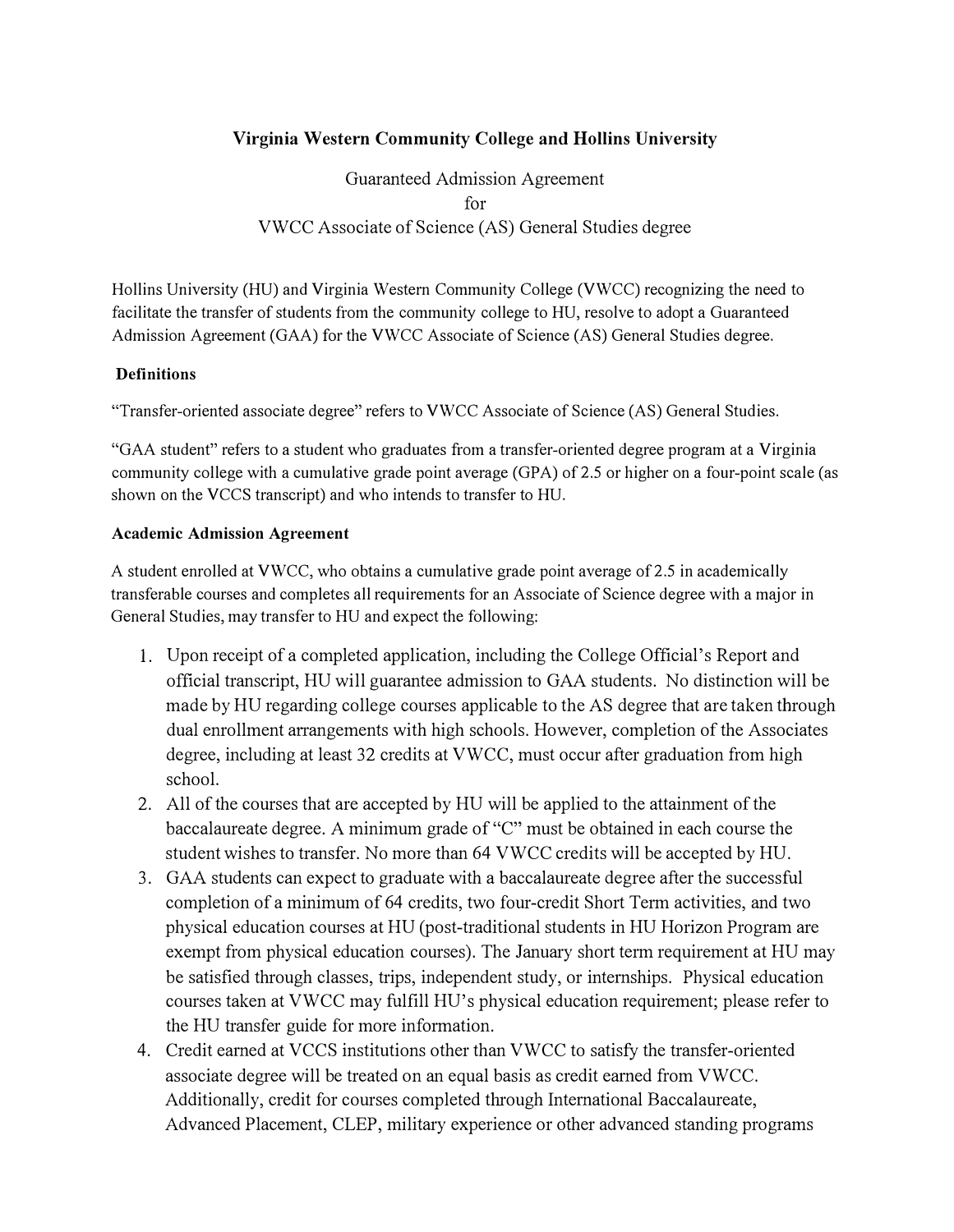**will be accepted according to stated policies of acceptance for credit, which can be found in the HU catalog.** 

**5. By selecting HU-approved courses within the AS degree, GAA students can expect to**  transfer with the completion of HU's General Education requirements.

#### **Benefits to Virginia Western Community College Students**

- **1. GAA students who enroll at HU are eligible for admission to competitive programs, financial aid, scholarships, parking, housing, and all student services on the same basis as any other HU student.**
- **2. HU representative is available to work with GAA students each semester during their time at VWCC to ensure the student is meeting requirements for this agreement.**
- **3. GAA students with a minimum of 58 credits will be given junior status at HU and will enroll directly into 200 level courses at HU.**

#### **Responsibilities**

- **1. HU will provide current information to GAA students with regard to transfer procedures, financial aid, registration, housing procedures, tuition and fee payments and deadlines.**
- 2. GAA students will follow all HU application processes and all special departmental/program **application procedures, deadlines, and grade point average requirements.**
- **3. HU will develop a GAA guide for use by counselors, faculty, and students at VWCC. This module will be reviewed and updated on a regular basis by HU and made available to VWCC (Attachment A).**

#### **Review of Agreement**

- **1. Any changes, additions, or deletions to this agreement shall be made only after consultation with and agreement among officials at both institutions.**
- 2. This agreement will remain in effect until terminated by either party upon written notice **to the other party of an intention to terminate. Such notice shall be effective only if given**  180 days prior to the intended date of termination. An agreement termination will not **affect any student emolled under the current agreement.**
- **3. The above provisions are mutually agreed to and shall go into effect when signed by the appropriate institutional representatives.**

**Approval granted by:** 

h. Lacuren

**Pareena G. Lawrence, President Hollins University**  Date: 2/8/19

**Robert Sandel, President**  Virginia Western Community College<br>Date:  $\begin{array}{c} \bigcup \ \mathcal{E} \end{array}$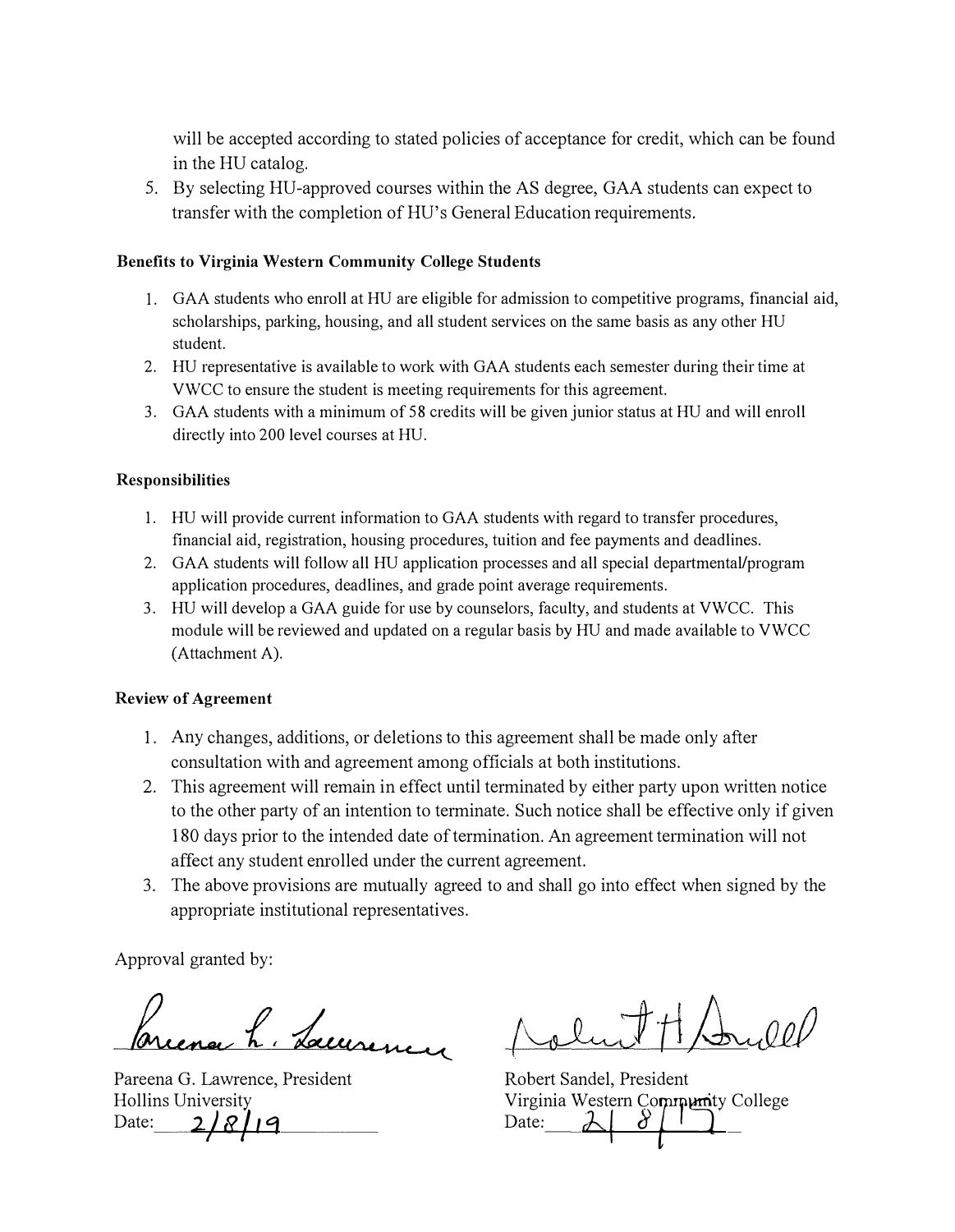## **Attachment A**

# **Virginia Western Community College AS, General Studies**

**Transfer Equivalencies for Hollins University** 

| <b>VWCC Program</b>    | <b>VCCS Course</b>          | <b>HU</b> Course                                                                |
|------------------------|-----------------------------|---------------------------------------------------------------------------------|
| <b>General Studies</b> | <b>SDV 101</b>              | no credit accepted                                                              |
| <b>General Studies</b> | <b>ENG 111</b>              | Satisfies General Education Requirement                                         |
| <b>General Studies</b> | <b>ENG 112</b>              | Satisfies General Education Requirement                                         |
| <b>General Studies</b> | ITE 115 or ITE 119          | Elective                                                                        |
| <b>General Studies</b> | Science Sequence*           | Satisfies General Education Requirement                                         |
| <b>General Studies</b> | Science Sequence*           | Satisfies General Education Requirement                                         |
| <b>General Studies</b> | MTH 154 or MTH 161          | Satisfies General Education Requirement                                         |
|                        |                             | MTH 155 Provides a Free Elective Credit;<br>MTH 261 Satisfies General Education |
| <b>General Studies</b> | MTH 155 or MTH 261          | Requirement                                                                     |
| <b>General Studies</b> | Social Science-PSY 200      | PSY 141; Satisfies General Education<br>Requirement                             |
| <b>General Studies</b> | Social Science Elective     | Satisfies General Education Requirement                                         |
| <b>General Studies</b> | Transfer Elective - PSY 225 | Psych major elective                                                            |
| <b>General Studies</b> | Transfer Elective - PSY 230 | <b>PSY 144</b>                                                                  |
| <b>General Studies</b> | Transfer Elective - PSY 215 | <b>PSY 342</b>                                                                  |
| <b>General Studies</b> | <b>CST 100</b>              | COMM 125; Satisfies General Education<br>Requirement                            |
| <b>General Studies</b> | HIS 111 or HIS 121          | Satisfies General Education Requirement                                         |
| <b>General Studies</b> | HIS 112 or HIS 122          | Satisfies General Education Requirement                                         |
| <b>General Studies</b> | <b>ENG Lit Elective</b>     | Satisfies General Education Requirement                                         |
| General Studies        | <b>ENG Lit Elective</b>     | Satisfies General Education Requirement                                         |
| <b>General Studies</b> | HUM/Fine Arts Elective**    | Satisfies General Education Requirement                                         |
| <b>General Studies</b> | HUM/Fine Arts Elective**    | Satisfies General Education Requirement                                         |

# **VWCC course notes:**

**\*Science electives must be taken in sequence for transfer** 

**\*\*Do not take CST 130 for GAA**